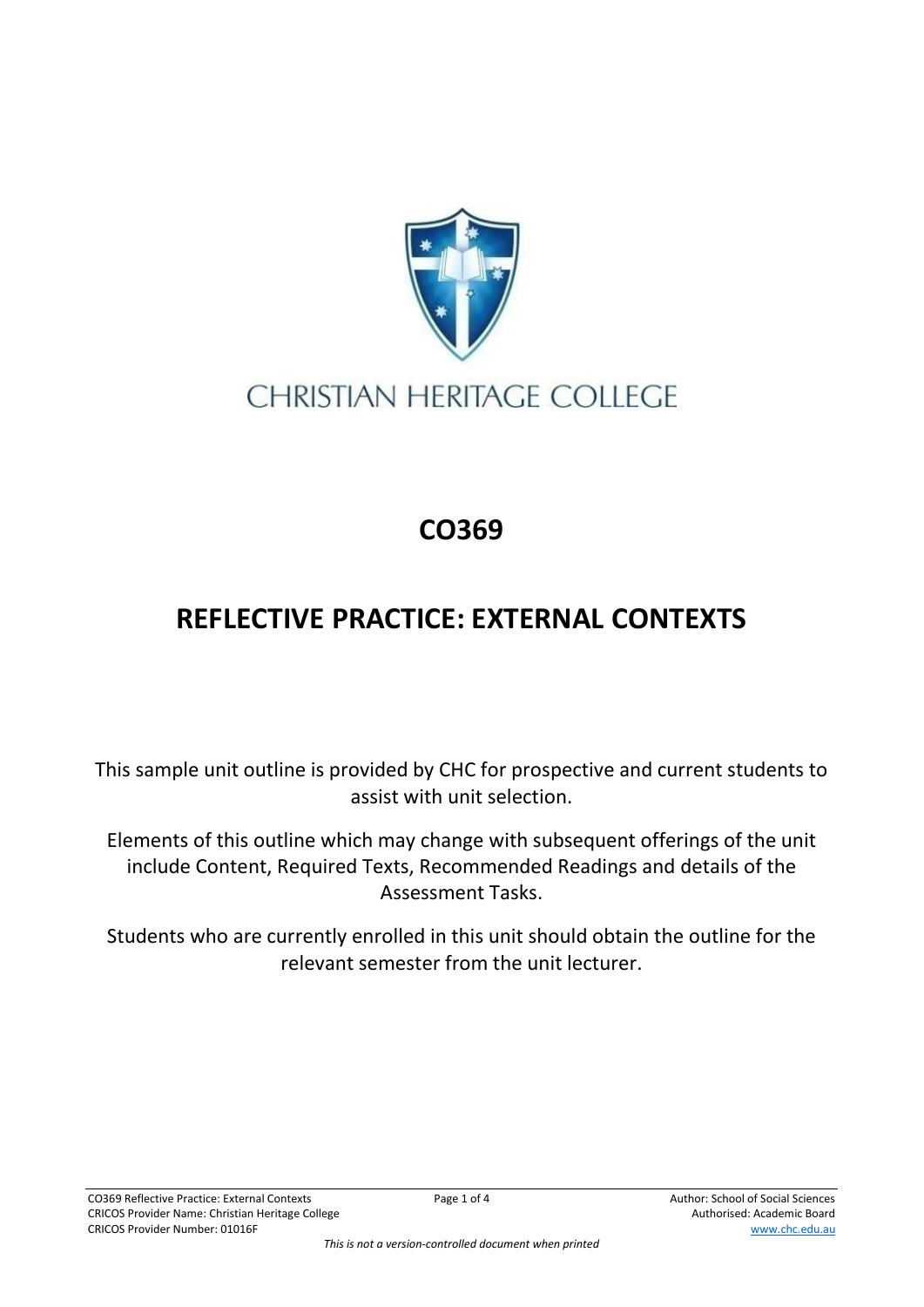| Unit code                                        | CO369                                                                                                                                                                                                                                                                                                                                                                                                                                                                                                                                                                                                                                                                                                                                                                                                                                                                                                                                                                                                                                                                                                                                                                                                                                                                                                                                                                                                         |  |  |
|--------------------------------------------------|---------------------------------------------------------------------------------------------------------------------------------------------------------------------------------------------------------------------------------------------------------------------------------------------------------------------------------------------------------------------------------------------------------------------------------------------------------------------------------------------------------------------------------------------------------------------------------------------------------------------------------------------------------------------------------------------------------------------------------------------------------------------------------------------------------------------------------------------------------------------------------------------------------------------------------------------------------------------------------------------------------------------------------------------------------------------------------------------------------------------------------------------------------------------------------------------------------------------------------------------------------------------------------------------------------------------------------------------------------------------------------------------------------------|--|--|
| Unit name                                        | Reflective Practice: External Contexts                                                                                                                                                                                                                                                                                                                                                                                                                                                                                                                                                                                                                                                                                                                                                                                                                                                                                                                                                                                                                                                                                                                                                                                                                                                                                                                                                                        |  |  |
| <b>Associated higher</b><br>education awards     | <b>Bachelor of Counselling</b>                                                                                                                                                                                                                                                                                                                                                                                                                                                                                                                                                                                                                                                                                                                                                                                                                                                                                                                                                                                                                                                                                                                                                                                                                                                                                                                                                                                |  |  |
| <b>Duration</b>                                  | One semester                                                                                                                                                                                                                                                                                                                                                                                                                                                                                                                                                                                                                                                                                                                                                                                                                                                                                                                                                                                                                                                                                                                                                                                                                                                                                                                                                                                                  |  |  |
| Level                                            | Advanced                                                                                                                                                                                                                                                                                                                                                                                                                                                                                                                                                                                                                                                                                                                                                                                                                                                                                                                                                                                                                                                                                                                                                                                                                                                                                                                                                                                                      |  |  |
| Core/elective                                    | Core                                                                                                                                                                                                                                                                                                                                                                                                                                                                                                                                                                                                                                                                                                                                                                                                                                                                                                                                                                                                                                                                                                                                                                                                                                                                                                                                                                                                          |  |  |
| Weighting                                        | 10<br>Unit credit points:<br>Course credit points:<br>240                                                                                                                                                                                                                                                                                                                                                                                                                                                                                                                                                                                                                                                                                                                                                                                                                                                                                                                                                                                                                                                                                                                                                                                                                                                                                                                                                     |  |  |
| Delivery mode                                    | Face-to-face on site                                                                                                                                                                                                                                                                                                                                                                                                                                                                                                                                                                                                                                                                                                                                                                                                                                                                                                                                                                                                                                                                                                                                                                                                                                                                                                                                                                                          |  |  |
| <b>Student workload</b>                          | Face-to-face on site<br>35 hours<br>Contact hours<br>60 hours<br>Practicum<br>15 hours<br>Supervision<br>ነ hours<br>Reading, study, and assignment preparation<br>150 hours<br><b>TOTAL</b>                                                                                                                                                                                                                                                                                                                                                                                                                                                                                                                                                                                                                                                                                                                                                                                                                                                                                                                                                                                                                                                                                                                                                                                                                   |  |  |
|                                                  | Students requiring additional English language support are expected to undertake an<br>additional one hour per week.                                                                                                                                                                                                                                                                                                                                                                                                                                                                                                                                                                                                                                                                                                                                                                                                                                                                                                                                                                                                                                                                                                                                                                                                                                                                                          |  |  |
| Prerequisites/<br>co-requisites/<br>restrictions | Prerequisite<br>CO368 Reflective Practice: The Therapeutic Relationship                                                                                                                                                                                                                                                                                                                                                                                                                                                                                                                                                                                                                                                                                                                                                                                                                                                                                                                                                                                                                                                                                                                                                                                                                                                                                                                                       |  |  |
| <b>Rationale</b>                                 | There has been increasing recognition within the counselling profession in recent years that,<br>as well as the theories, skills and processes normally associated with effective counselling,<br>extra-therapeutic factors can profoundly impact the counselling process and outcomes.<br>Therefore, effective practice requires the counselling practitioner to be aware of and respond<br>appropriately to these influences.<br>This unit, the third in the embedded practicum series, is therefore designed to help students<br>consider and constructively engage some of the wide range of contextual factors that affect<br>counselling practitioners, clients, and the therapeutic process including historical, social and<br>political discourses, culture, constructions of gender, economic influences, language, family<br>systems, organisational structures, and the built and natural environments. Theoretical<br>understandings such as those relating to family systems, developmental stages, power and<br>ways of knowing will also be investigated. In addition, students will have the opportunity to<br>critique these contextual factors through the values and principles of a Christian worldview.<br>As with earlier units in this sequence, students' experience in counselling undertaken during<br>their practicum placements will further promote reflection and integration. |  |  |
| Prescribed text(s)                               | McLeod, J. (2013). An introduction to counselling (5th ed.). Berkshire, UK: Open University<br>Press.                                                                                                                                                                                                                                                                                                                                                                                                                                                                                                                                                                                                                                                                                                                                                                                                                                                                                                                                                                                                                                                                                                                                                                                                                                                                                                         |  |  |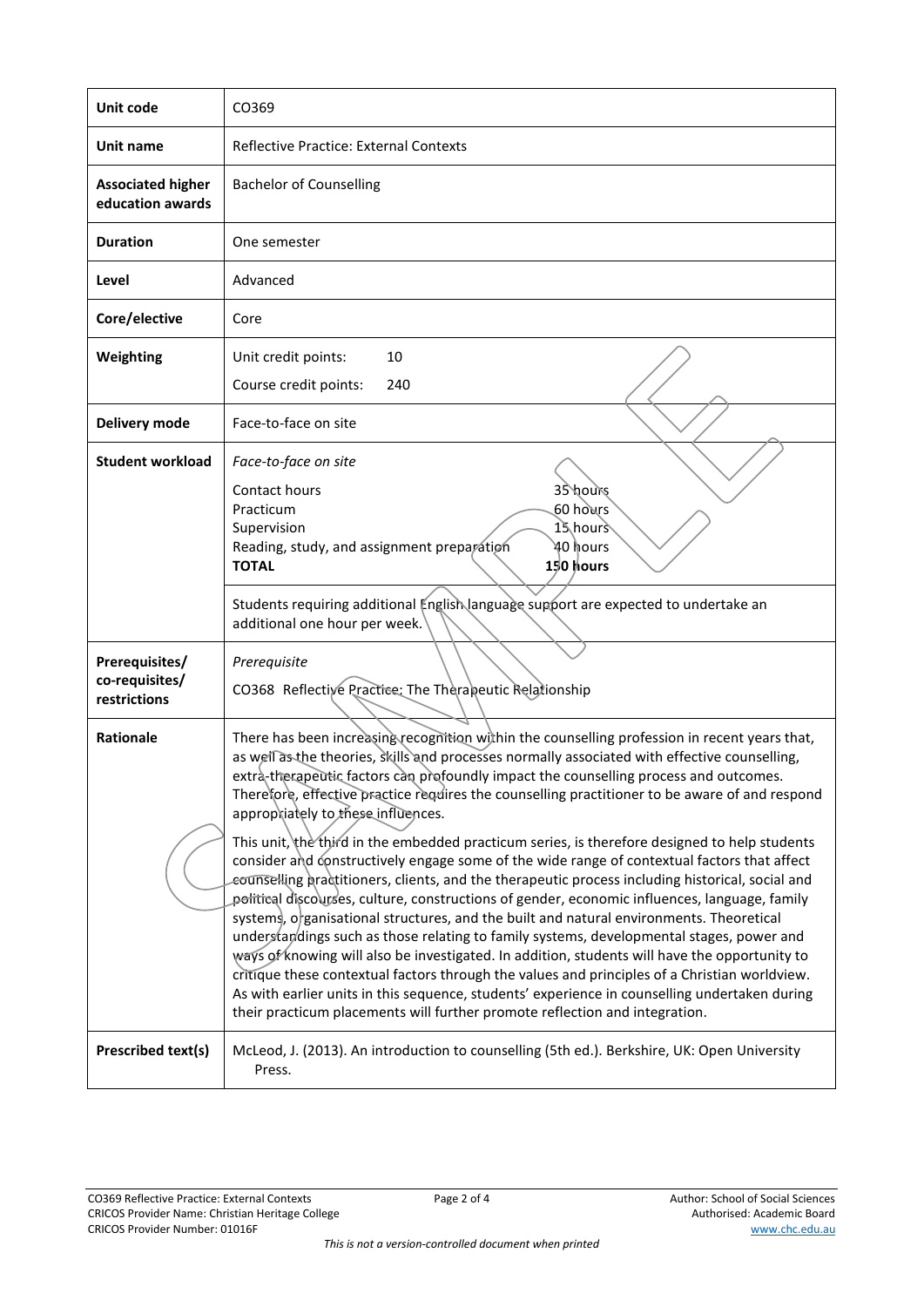| Recommended<br>readings             | <b>Books</b>                                                                                                                                                                                                                              |  |
|-------------------------------------|-------------------------------------------------------------------------------------------------------------------------------------------------------------------------------------------------------------------------------------------|--|
|                                     | Bregman, O. C., & White, C. M. (2010). Bringing systems thinking to life: Expanding the<br>horizons for Bowen family systems theory. New York, NY: Routledge.                                                                             |  |
|                                     | Frosh, S. (2002). After words: The personal in gender, cultural and psychotherapy. London, UK:<br>Palgrave.                                                                                                                               |  |
|                                     | Gibson, W. E. (2004). Eco-justice: The unfinished journey. NY: State University of New York<br>Press.                                                                                                                                     |  |
|                                     | Hoshmand, L. T. (2005). Culture, psychotherapy, and counselling: Critical and integrative<br>perspectives. London, UK: Sage.                                                                                                              |  |
|                                     | Knapp, J., & Womack, K. (2003). Reading the family dance: Family systems therapy and literary<br>study. Newark, DL: University of Delaware Press.                                                                                         |  |
|                                     | Maguire, M. (2004). Men, women, passion and power: Gender issues in psychotherapy. New<br>York, NY: Routledge.                                                                                                                            |  |
|                                     | Nessan, C. (2010). Shalom church. Minneapolis, MN: Fortress.                                                                                                                                                                              |  |
|                                     | Pedersen, P. B., Draguns, J. G., Lonner, W. J., & Trimble, J. E. (2007). Counseling across cultures.<br>London, UK: Sage.                                                                                                                 |  |
|                                     | Solinger, R., Fox, M., & Irani, K. (2009). Telling-stories to change the world; The power of<br>narrative to build community and make social justice claims. London, UK: Taylor & Francis.                                                |  |
|                                     | Thompson, S., & Thompson, N. (2008). The critically reflective practitioner. London, UK:<br>Palgrave Macmillan.                                                                                                                           |  |
|                                     | <b>Journals</b>                                                                                                                                                                                                                           |  |
|                                     | Journal of Psychology and Theology                                                                                                                                                                                                        |  |
|                                     | Journal of Psychology and Christianity                                                                                                                                                                                                    |  |
|                                     | Journal of Pastoral Care and Counselling                                                                                                                                                                                                  |  |
|                                     | International Journal of Narrative Therapy and Community Work                                                                                                                                                                             |  |
|                                     | In addition to the resources above, students should have access to a Bible, preferably a<br>modern translation such as The Holy Bible: The New International Version 2011 (NIV 2011) or<br>The Holy Bible: New King James Version (NKJV). |  |
|                                     | These and other translations may be accessed free on-line at http://www.biblegateway.com.<br>The Bible app/from LifeChurch.tv is also available free for smart phones and tablet devices.                                                 |  |
| Specialist resource<br>requirements | <b>Nil</b>                                                                                                                                                                                                                                |  |
| <b>Content</b>                      | 1. Understanding the person in context                                                                                                                                                                                                    |  |
|                                     | 2. Contextual counselling research                                                                                                                                                                                                        |  |
|                                     | 3. Culture, language, and counselling                                                                                                                                                                                                     |  |
|                                     | 4. Historical, sociocultural, medical, and political narratives<br>5. The role of power in counselling                                                                                                                                    |  |
|                                     | 6. Ways of knowing                                                                                                                                                                                                                        |  |
|                                     | 7. Gender and counselling                                                                                                                                                                                                                 |  |
|                                     | 8. Developmental models<br>9. Family systems                                                                                                                                                                                              |  |
|                                     | 10. Economic and organisational influences                                                                                                                                                                                                |  |
|                                     | 11. Environmental influences                                                                                                                                                                                                              |  |
|                                     | 12. Living a Christian worldview in various contexts                                                                                                                                                                                      |  |